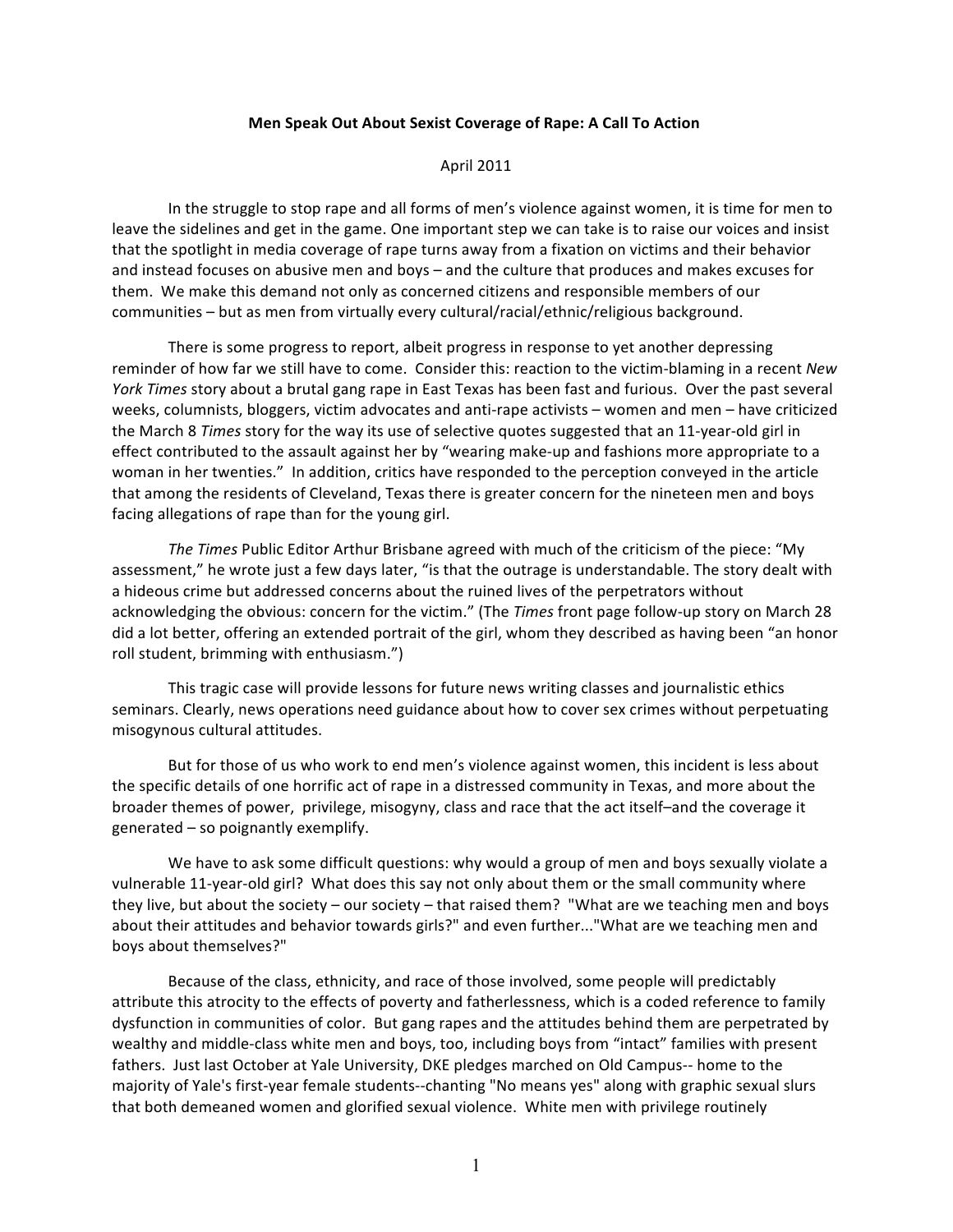perpetrate unspeakable sexual crimes against women in their own families, as well as other women and girls.
What's
the
explanation
for*their*sexist
violence?

It seems to us that while questions of class and race are germane in this and many other cases, they are far less relevant than questions of gender. In particular, unless we believe that males across the
board
are
born
genetically
deficient,
we
need
to
ask
some
fundamental
questions,
i.e.:
How
do
we socialize our boys? How do we assign certain attitudes and behaviors as "normal?" And, ultimately: What does it mean to be a man in 21<sup>st</sup> century America?

For too many young men, communal rituals of sexism perpetuate negative notions of manhood. Most of us are rightly horrified when we read about gang rape. But group sexual assault is best understood as being at the extreme end of a continuum of behaviors that normalize men's sexist treatment of women. What about college guys hiring strippers for private parties and openly calling those women "bitches and hoes"? And let's not forget – an entire genre in pornography is devoted to simulated scenes of gang rape which in many quarters is considered socially acceptable entertainment for
men,
who
sometimes
watch
it
in
groups.

One of the most disturbing aspects of this gang rape (as in others) is how often the alleged perpetrators videotape the event. In the Cleveland, Texas assault, the police investigation was prompted, according to the *Times*, when an elementary school student alerted a teacher to a cell phone video that included one of her classmates. Why would men videotape an incident that *literally* documents their commission of a first-degree felony unless they thought 1) there was absolutely no chance
of
them
being
caught
or
2)
they
weren't
doing
anything
wrong?

It is this last possibility that is most disturbing, because it implicates not just the men and boys who have been charged with the crime, but all of us. What role does each of us play in defining and perpetuating social norms? Moreover, what is the responsibility of adult men not only to girls, but to boys? What is the responsibility that each of us has to teach, mentor and model for younger men and boys
non‐sexist
attitudes
and
behaviors
toward
women?

It is important to emphasize that we can primarily be concerned about the actual victim in this case and be empathetic with the boys and young men who are charged with this awful crime. How many of them were coerced to participate by older adolescents and young adults? How many of the younger boys acquiesced because they wanted to fit in and be respected as "one of the guys?"

Like other gang rapes, the East Texas case furnishes a powerful metaphor about silence and complicity,
because
gang
rapes
can
often
be
prevented
if
just
one
guy
takes
a
stand. Can
it
really
be true that there wasn't one guy - or more -- in the group who knew this was terribly wrong? If so, then what were the internal dynamics of the group that prevented anyone from interrupting or stopping the process?
Are
men
(and
boys)
so
scared
of
each
other
that
no
one
will
speak
out
for
fear
that
other
men will think less of them, or worse, turn the violence on them?

April is Sexual Assault Awareness Month. But while awareness about sexual assault is a crucial first step, it is not enough. For men in particular, we need more of a willingness to act – both locally and globally. When men speak out about rape and other forms of violence against women, we make it clear to other men that we do not tolerate or condone the mistreatment of women. We also send the message that men who mistreat women will face seriously negative social consequences for doing so not just legal consequences. Join us and the women who have been doing this work for years. Stand up and speak out for an end to sexual violence!